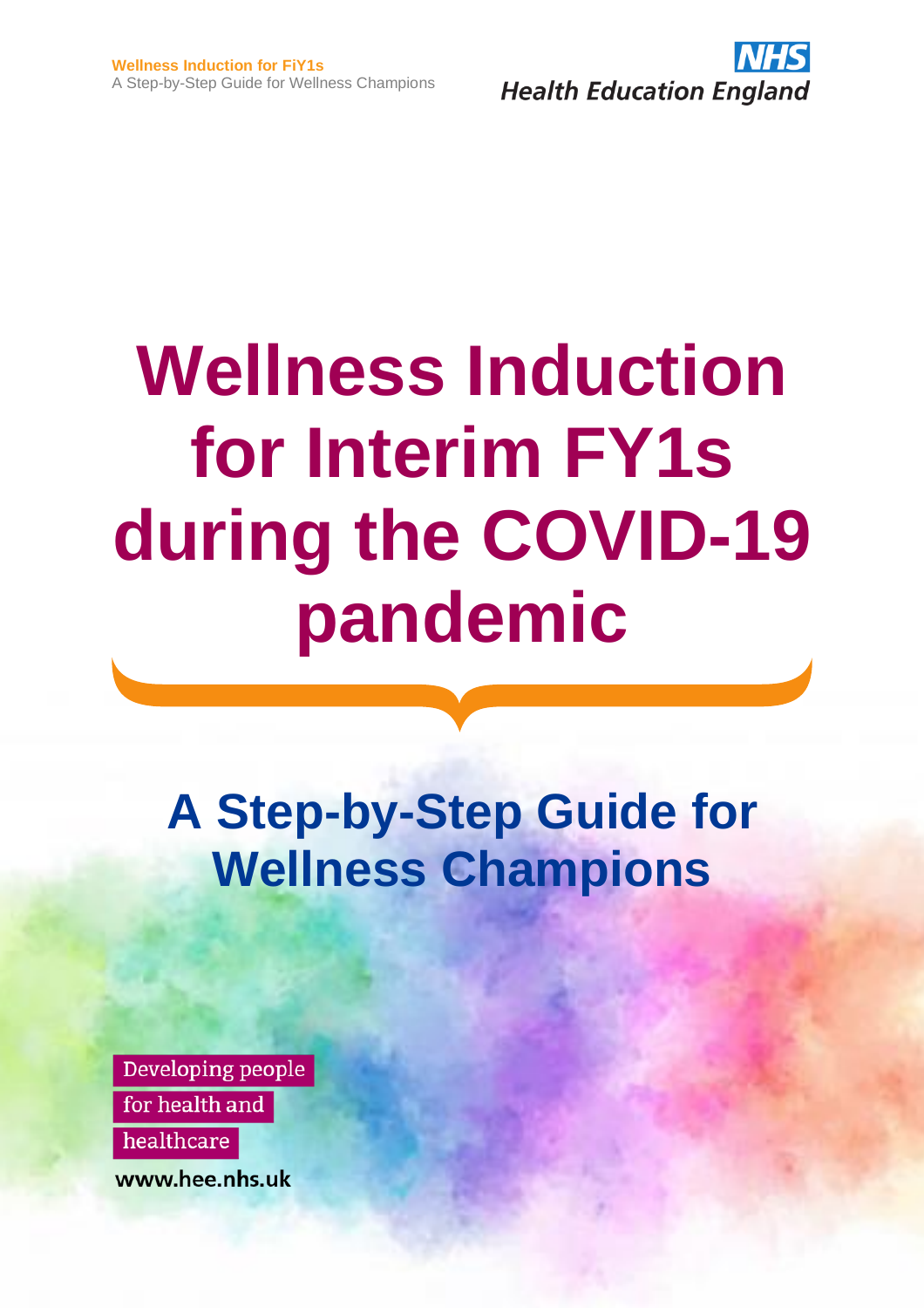**Wellness Induction for FiY1s** A Step-by-Step Guide for Wellness Champions



# **Contents**

| 1. Introduction                                                                                                                                                                                                                                                                                                                                                                                                                                                                                       | 3                                                                                        |
|-------------------------------------------------------------------------------------------------------------------------------------------------------------------------------------------------------------------------------------------------------------------------------------------------------------------------------------------------------------------------------------------------------------------------------------------------------------------------------------------------------|------------------------------------------------------------------------------------------|
| 2. What is the Wellness Induction?                                                                                                                                                                                                                                                                                                                                                                                                                                                                    | 3                                                                                        |
| 3. What is the role of a Wellness Champion?                                                                                                                                                                                                                                                                                                                                                                                                                                                           | 4                                                                                        |
| 4. What will training involve?                                                                                                                                                                                                                                                                                                                                                                                                                                                                        | 4                                                                                        |
| 5. How do I conduct a Wellness Induction?<br>a. Introduction to the Wellness Induction<br>b. FiY1 to speak freely about their wellbeing<br>c. Explore more focused topics<br>d. Assess support required<br>e. Coaching techniques<br>f.<br>Motivational interviewing techniques<br>g. Support Follow-up arrangements<br>h. Signpost to resources<br>Agree a Wellness Action Plan<br>i.<br>j. Escalate to appropriate professional<br>k. Confidentiality<br><b>Wellness Induction Flow Chart</b><br>L. | 5<br>5<br>5<br>5<br>$\overline{7}$<br>$\overline{7}$<br>8<br>8<br>8<br>9<br>9<br>9<br>10 |
| 6. Where can I signpost?                                                                                                                                                                                                                                                                                                                                                                                                                                                                              | 11                                                                                       |
| 7. What if I'm worried about an FiY1?                                                                                                                                                                                                                                                                                                                                                                                                                                                                 | 11                                                                                       |
| 8. Is there any more support for me?                                                                                                                                                                                                                                                                                                                                                                                                                                                                  | 12                                                                                       |
| 9. National Resources<br>a. COVID-19 NHS Staff Wellbeing and Career Wellbeing<br>b. Physical Wellbeing and Healthy Lifestyle<br>c. Mental Wellbeing<br>d. Social Wellbeing<br>e. Community Wellbeing<br><b>Financial Wellbeing</b><br>f.<br>10. Glossary                                                                                                                                                                                                                                              | 13<br>13<br>15<br>17<br>18<br>19<br>20<br>21                                             |
|                                                                                                                                                                                                                                                                                                                                                                                                                                                                                                       |                                                                                          |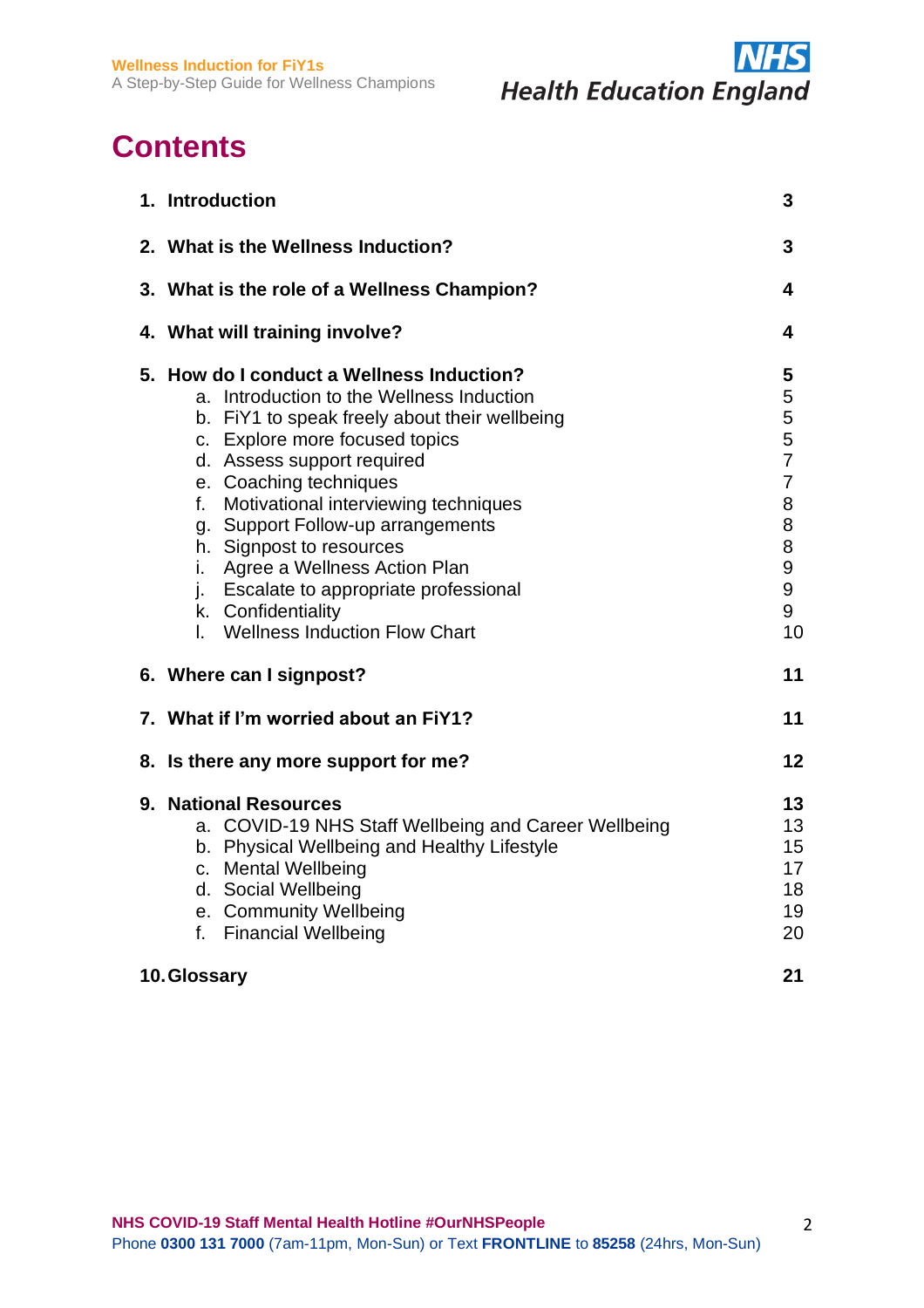

# **1. Introduction**

The health and wellbeing of staff are a priority for the NHS. Within the ongoing COVID-19 pandemic, Health Education England (HEE) recognises that healthcare staff are more at risk of stress, anxiety and burnout than ever before.

HEE is dedicated to supporting the workforce to deliver high quality, safe healthcare during these challenging times, and are working with Trusts to support them in offering Wellness Inductions to all Interim Foundation Year 1 (FiY1) doctors starting placements during the COVID-19 pandemic.

The aim of the Wellness Induction is to support FiY1s in maintaining their personal wellbeing during the COVID-19 pandemic, through the provision of guidance and signposting to wellbeing services and resources.

#### *The Wellness Induction is not intended to be an assessment of wellbeing or a health check. It is aimed at supporting FiY1 doctors through raising awareness of their own wellbeing as part of a routine induction process and signposting learners/trainees to support and resources.*

This step-by-step guide will provide Wellness Champions with the framework and resources for conducting Wellness Induction at their NHS organisation.

# **2. What is the Wellness Induction?**

The Wellness Induction is a 30 minute wellbeing meeting which is offered to all FiY1s, and will be conducted via video-teleconferencing or face-to-face by a trained NHS Wellness Champion. The induction will be held within 2-4 weeks of the FiY1 starting their placement.

A series of wellness topics will be explored to support reflection, with particular focus on their new roles during the COVID-19 pandemic.

## **The Five Elements of Wellbeing (adapted from Rath & Harter 2010)**

- 1. COVID-19 NHS Staff Wellbeing and Career Wellbeing
	- o How you are managing working during the COVID-19 pandemic
	- $\circ$  How your time is used on a daily basis
- 2. Physical & Mental Wellbeing
	- o Your physical and mental health and energy
- 3. Social Wellbeing
	- $\circ$  The strength and quality of your relationships
- 4. Community Wellbeing
	- o Your sense of engagement in your social or environmental spheres
- 5. Financial Wellbeing
	- $\circ$  Your ability to meet your basic need and feel security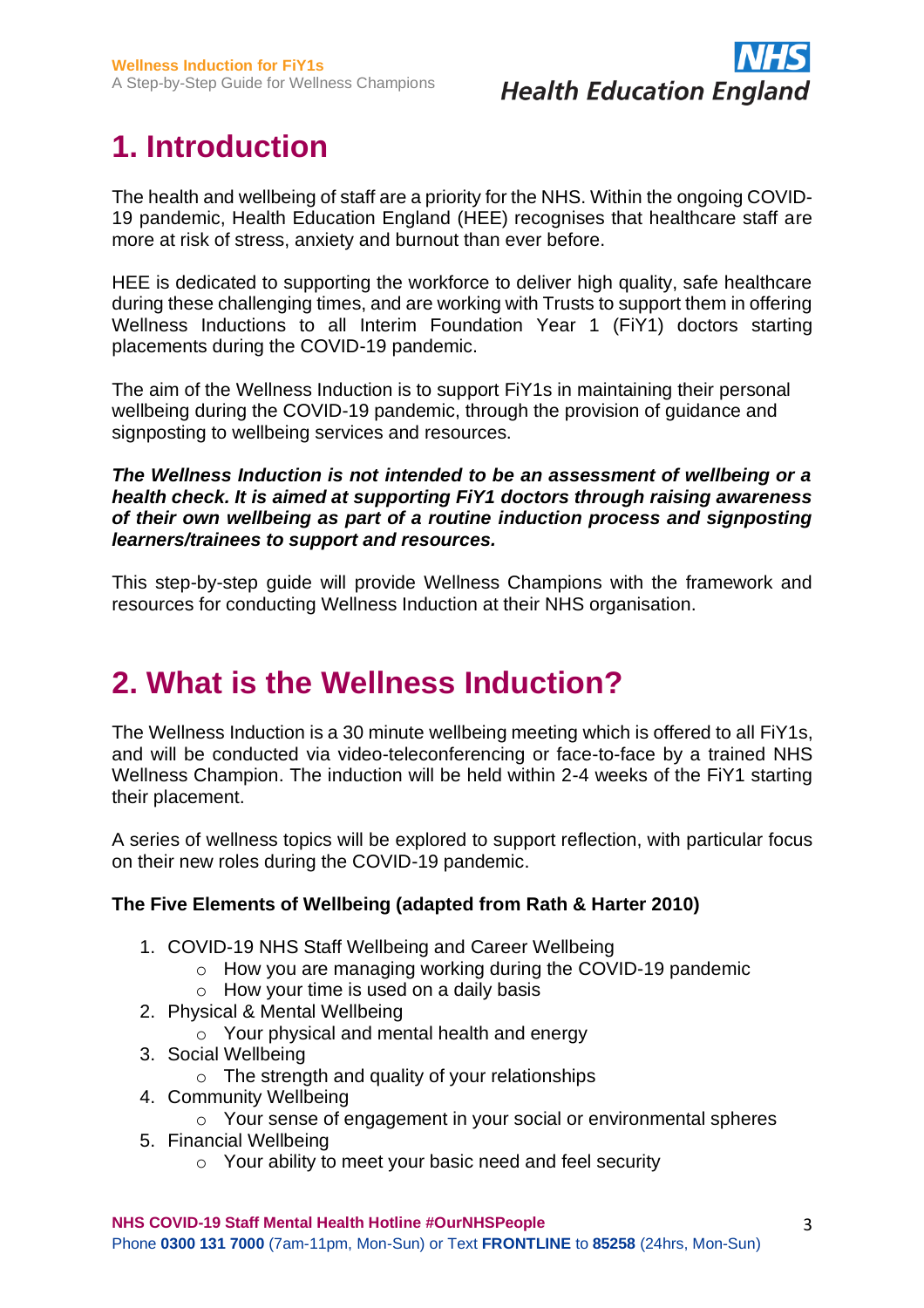

The Wellness Champion will then offer personalised guidance and signposting to local, regional and national wellbeing services and resources, and will also encourage and support the FiY1 in developing a Wellness Action Plan.

# **3. What is the role of a Wellness Champion?**

The Wellness Champion will be from the same NHS organisation as the FiY1 but will not be clinically associated with them.

#### **The role of the Wellness Champion is to:**

- Arrange Wellness Inductions for FiY1s at their NHS organisation.
- Guide FiY1s in the Wellness Inductions to reflect upon their wellbeing.
- Encourage and support FiY1s in developing a Wellness Action Plan.
- Signpost FiY1s to local, regional and national wellbeing resources and services.
- In cases of serious risk, to escalate concerns to the appropriate professional.

#### **The role does not include:**

- Acting in a mentor or supervisor capacity.
- Providing medical advice or counselling.
- Providing follow-up for ongoing supervision, wellbeing or emotional support.
- Exploring medical or psychiatric history.
- Being an expert or providing any form of treatment for mental or physical health conditions.

# **4. What will training involve?**

In addition to this Step-by-Step Guide, Wellness Champions will undergo a 1 hour training session via an HEE webinar. The webinar will be delivered by a trained Wellbeing Lead and will focus on providing skills for coaching and motivational interviewing.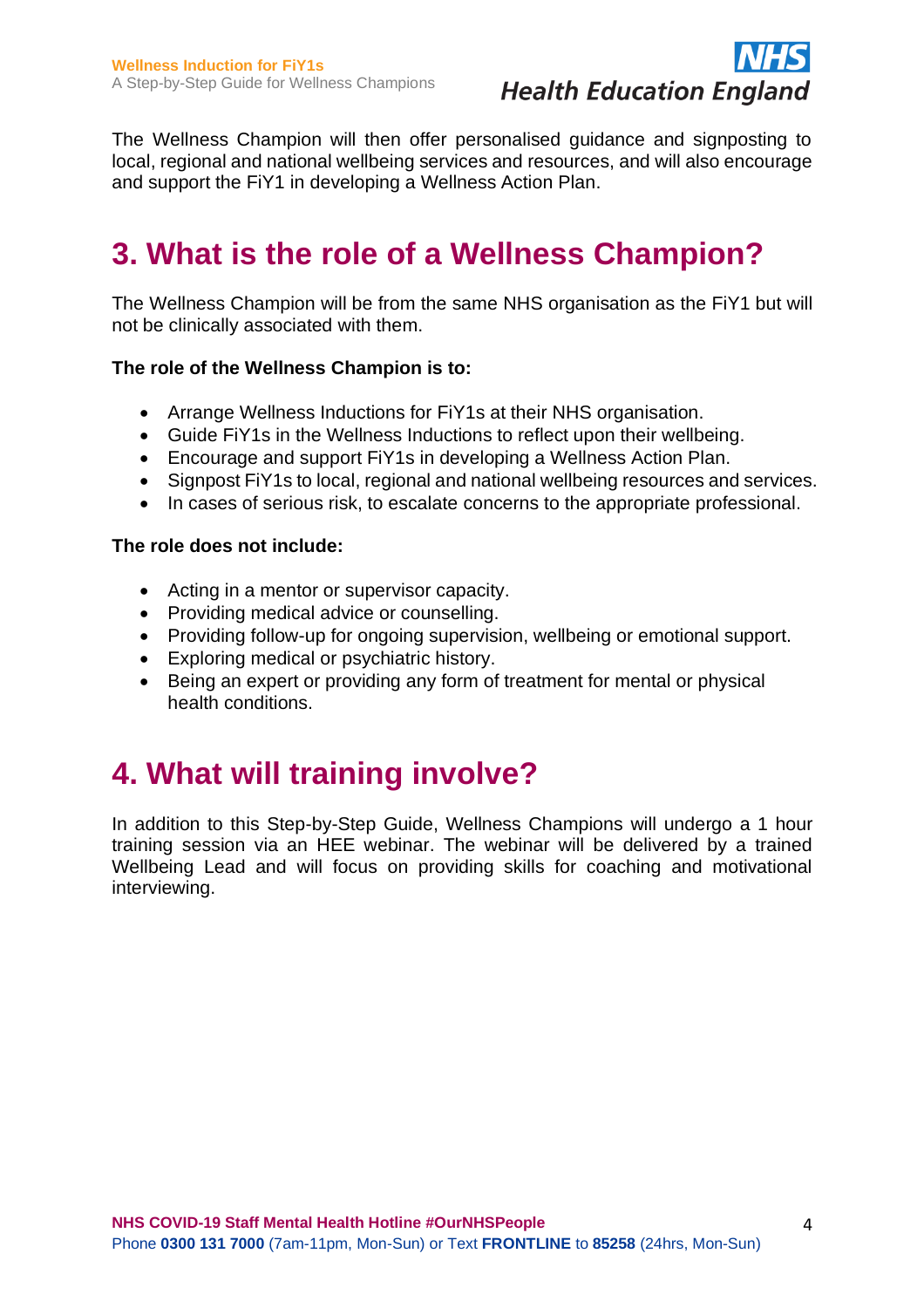

# **5. How do I conduct a Wellness Induction?**

## **a. Introduction to the Wellness Induction**

- Explain the purpose of the meeting.
- Explain the FiY1's right to confidentiality, unless there is a risk of harm to the FiY1 or others, or any safeguarding concerns.

## **b. FiY1 to speak freely about their wellbeing**

- Ask the FiY1 how they perceive their wellbeing.
- Note down any areas (particularly regarding the 5 elements of wellbeing) which require further enquiry, coaching, motivational interviewing or signposting.

## **c. Explore more focused topics**

- After the FiY1 has had the opportunity to speak freely about their wellbeing, the Wellness Champion should move towards more focussed areas of discussion to ensure all 5 topics are explored, and a holistic view of their wellbeing is obtained.
- More focused question may include, but are not limited to the following:

## **1. COVID-19 NHS Staff Wellbeing & Career Wellbeing**

### **Stress and burnout**

- o How are you managing stress?
- o What are your signs that you may be experiencing burnout?
- o What measures do you have in place to prevent burnout?

### **Managing ethical decisions and uncertainty**

- o How are you finding decision-making day-to-day?
- o Have you had to make any difficult ethical decisions? How did this make you feel? How did you manage the situation?
- o How are you coping with uncertainty?

#### **Workload**

- o How are you managing your day-to-day work?
- o How are you managing your workload?
- o How are you managing your rota or shifts?

### **Support**

- o How are you supported by your team and supervisor?
- $\circ$  How are you supported by your FY1 buddy?
- o Have you been able to provide support for others in your team?
- $\circ$  Are there any workplace activities which you find particularly difficult? Do you require any additional support for this?
- o Do you have any concerns around incivility and disrespect?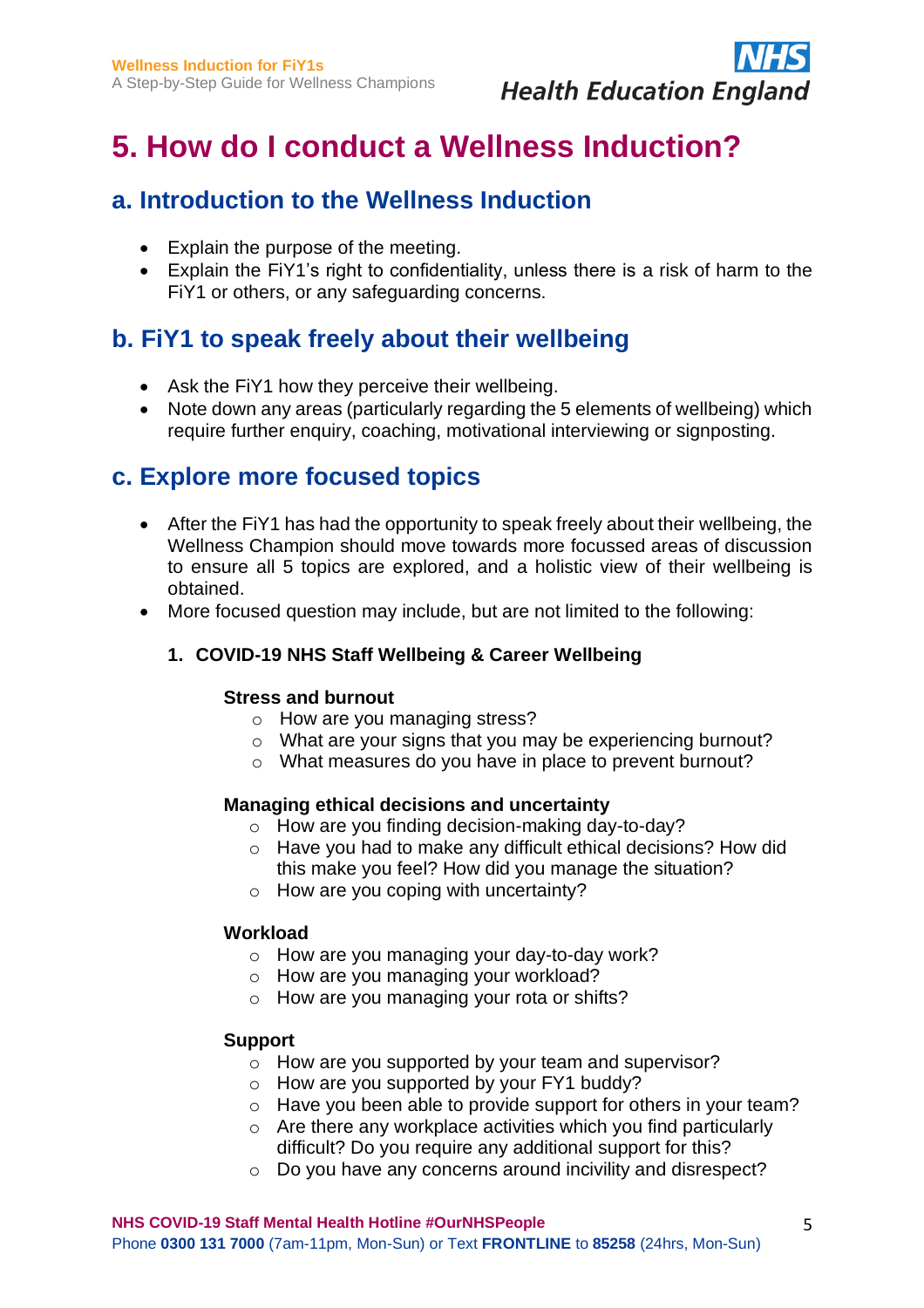

o Do you know who you can speak to should you have any concerns?

## **Facilities**

- o Are the facilities and working environment suitable for your needs?
- o Do you have space to keep your personal belongings, including bicycles, securely?
- $\circ$  Are you aware of where the bathrooms and shower facilities are?
- o Are you aware of where the canteen, cafes and vending machines are?
- o Is there a space where you can rest?

## **2. Physical and Mental Wellbeing**

### **Physical Wellbeing**

- o How is your exercise?
- o How is your diet?
- o How is your sleep?
- o Do you have any physical health needs or concerns?
- o Do you have any long-term conditions? How are these managed?

## **Mental Wellbeing**

- o Do you have any existing mental health concerns?
- $\circ$  If you do have difficulties with your mental health, how are these usually managed?
- o What are the signs that your mental health may be deteriorating?
- o What measures do you currently have in place to maintain your mental wellbeing?

### **Substance Use**

- o Do you smoke? Would you like to cut down?
- o Do you drink alcohol? Would you like to cut down? Are you aware of the signs of alcohol misuse? Are you aware of the services available?
- o Have you/do you take any drugs? Are you aware of the services available?

### **3. Social Wellbeing**

- o Do you feel adequately supported by your peers?
- o Do you feel adequately supported by your friends and family?
- o Are you able to spend quality time with your support network?
- o Do you feel safe at home?
- o Have you been subjected to or are you at risk of domestic violence?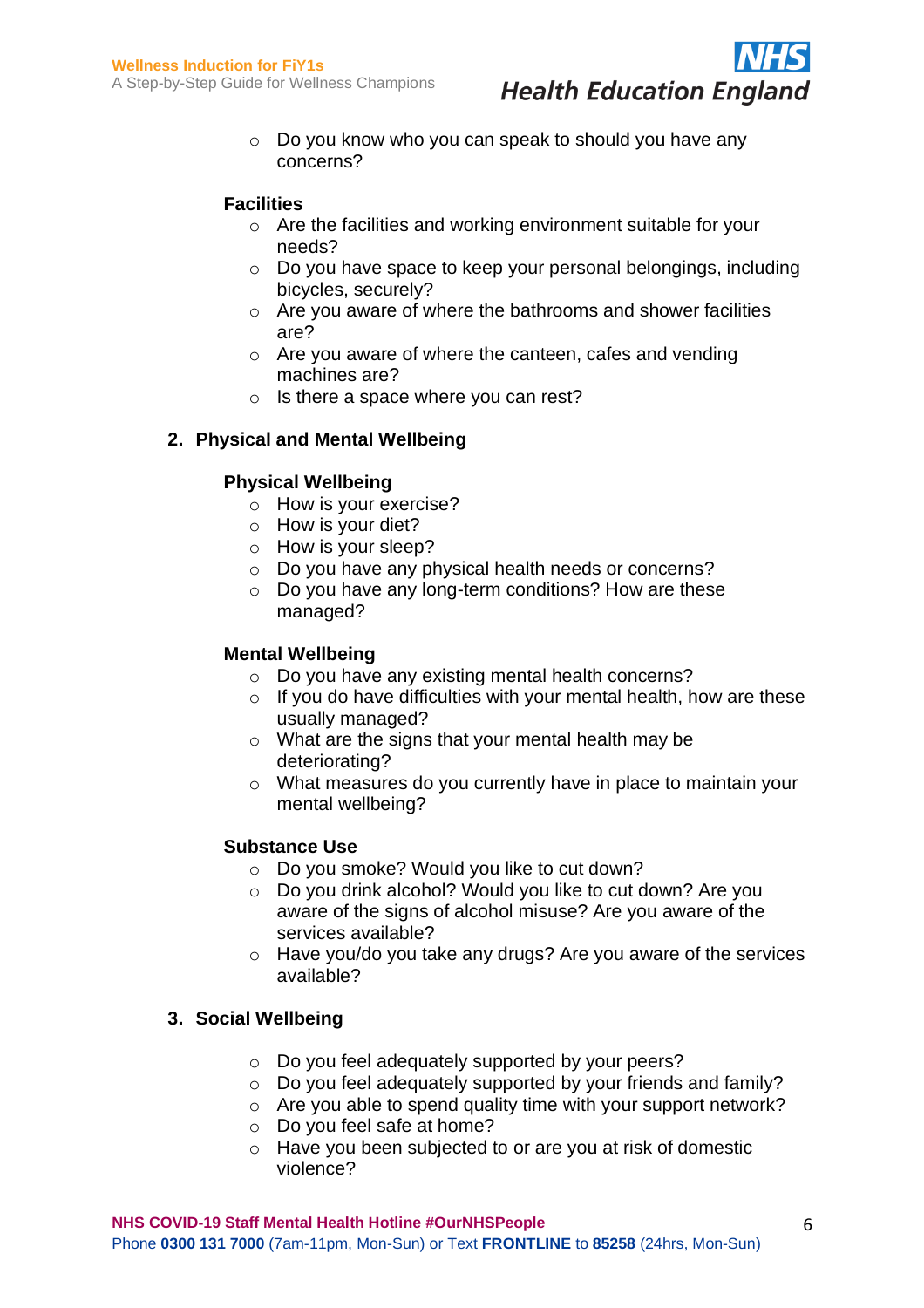

## **4. Community Wellbeing**

- o Do you feel connected to a wider community outside the workplace?
- o If you participate any religious or spiritual activities, have you been able to maintain these as you would like?

## **5. Financial Wellbeing**

- o Do you have any concerns about your finances?
- o Do you know where you can find financial support if required?
- o Are you aware of the discounts available to all NHS staff?
- Note down any areas which require, coaching, motivational interviewing or signposting.

## **d. Assess support required**

- The majority of FiY1s will only require signposting and quidance to wellbeing services and resources.
- Some FiY1s may find it more challenging to identify their wellbeing needs and how wellbeing services and resources can support them.
- In these cases, coaching and motivational interviewing techniques can be used to guide the FiY1 in adopting healthy practices to support their wellbeing.
- FiY1s who have required coaching and/or motivational interviewing should be encouraged to arrange their own follow-up with the relevant services.
- In a minority of cases, you may identify serious wellbeing concerns in an FiY1, where there is a risk of harm to themselves or others, or there are safeguarding concerns present.
- In these cases, you must escalate the concern to the appropriate professional and inform the FiY1 that confidentiality will have to be broken.

## **e. Coaching techniques**

- Coaching is the development of a learning relationship which helps the FiY1 take charge of their own growth, to maximise their potential and achieve results which they value (Connor et al 2012).
- One example of a coaching technique is the "GROW" model (Whitmore 1996).

## **GROW Coaching Model**

- o **Goal** Establishing the short, medium, and long term aims
- o **Reality** Identifying the current situation and obstacles
- o **Options** Identifying the possible solutions
- o **What** What next? Agreeing and committing to an action plan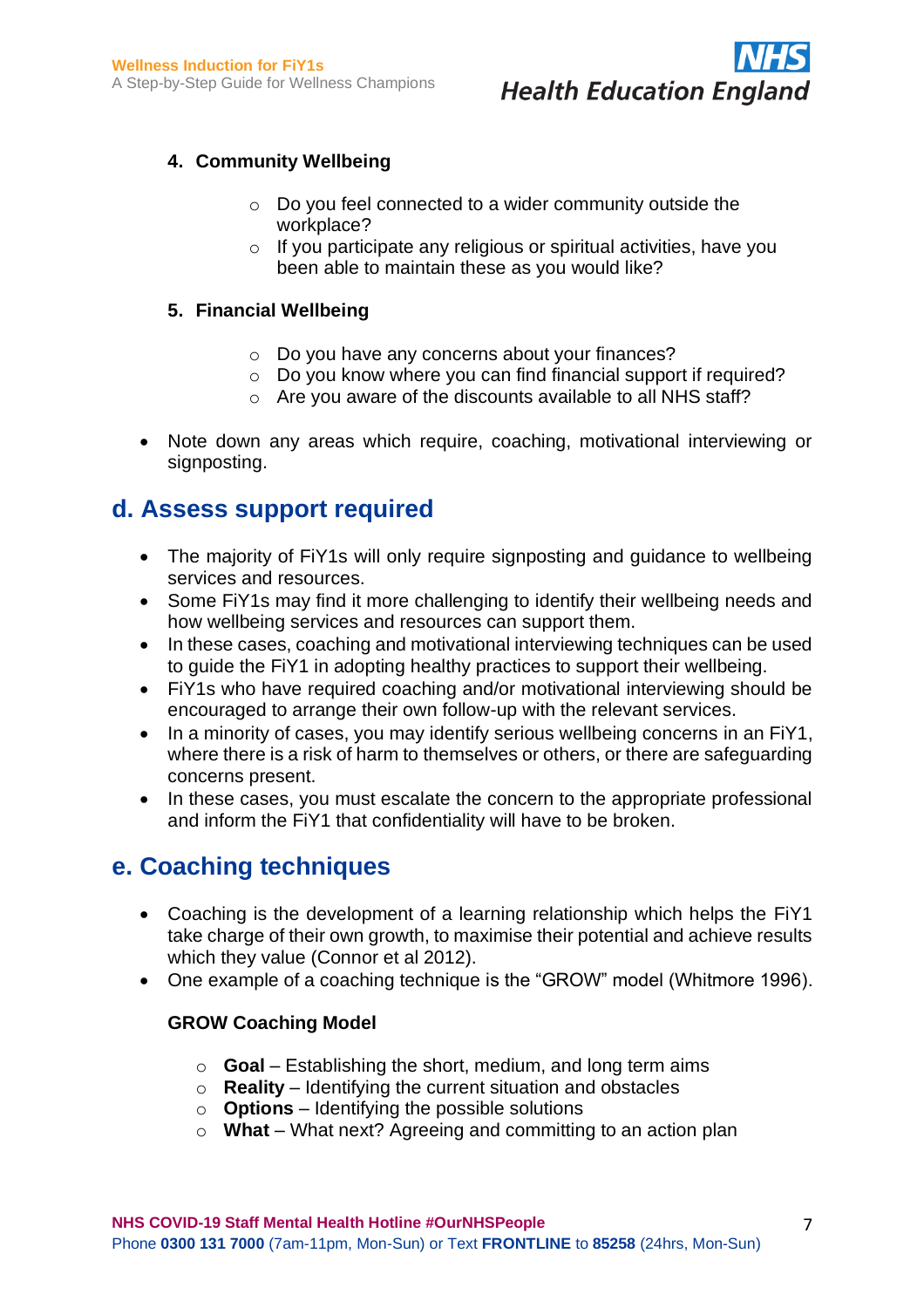# **Health Education England**

## **f. Motivational interviewing techniques**

- Motivational interviewing is a communication style which aims to engage the FiY1s and clarify their strengths and aspirations, evoke their own motivations for change and promote autonomy in decision making (Rollnick et al 2010).
- There are three core skills to motivational interviewing (adapted from Rollnick et al 2010):
	- 1. **Asking**  Use open ended questions to invite the FiY1 to consider how and why they might change
	- 2. **Listening** Taking time to understand the FiY1's experience
	- 3. **Informing** Asking permission to provide information, and then asking what the implications might be for the FiY1.

## **Motivation Interviewing Guide (adapted from Rollnick et al 2010)**

- 1. **What to change?**  Agenda setting
- 2. **Why change?**  Pros and cons
- 3. **How important is the change for you right now?**  Assess importance
- 4. **How confident are you in making the change?**  Assess confidence
- 5. **Exchange information**  Elicit FiY1's understanding, provide information, elicit FiY1's interpretation
- 6. **Goal-setting**  Summarising, identifying challenges, agree joint plan

## **g. Support follow-up arrangements**

- Where appropriate, direct and encourage the FiY1 to make their own follow-up appointment to support their personal wellbeing.
- This may include:
	- o A meeting with their educational supervisor or mentor
	- o A meeting with a financial advisor
	- o An appointment with occupational health
	- o An appointment with their General Practitioner
	- o An appointment with their counsellor

## **h. Signpost to resources**

- Based the wellbeing areas identified by the FiY1 themselves or from the more focused wellbeing questions, highlight the most appropriate wellbeing resources for them.
- Provide personal verbal and/or written signposting to specific resources appropriate to their wellbeing needs.
- A list of national services and resources can be found in *9. National Resources*.
- Your NHS organisation will also supply you with a list of local and regional resources.

## **i. Agree a Wellness Action Plan**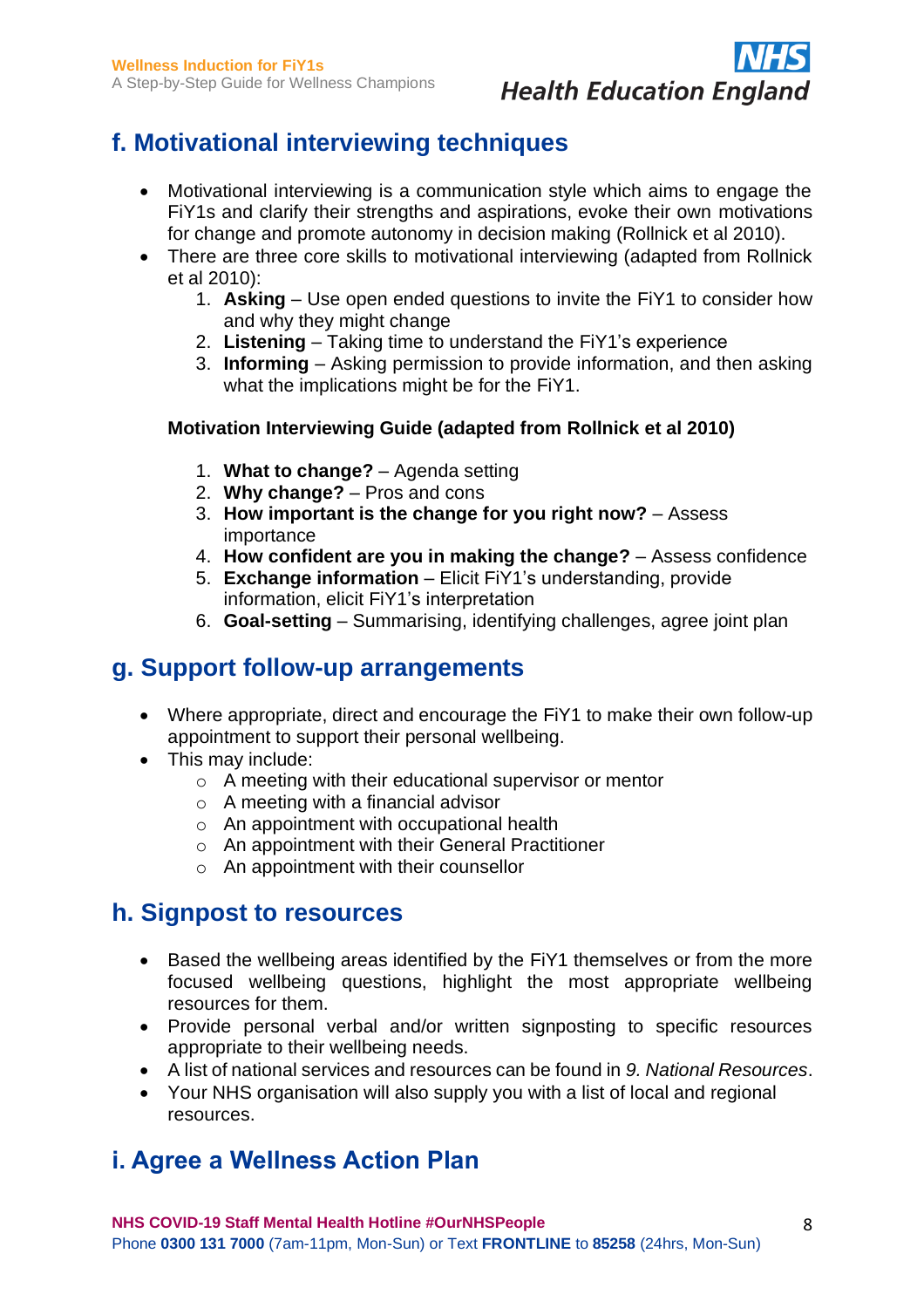

- Support and encourage the FiY1 to complete a Wellness Action Plan.
- Wellness Action Plans should be SMART (specific, measurable, achievable, relevant and time-bound).

## **j. Escalate to appropriate professional**

- In the case where there is a risk of harm to the FiY1 or others, or there are any safeguarding concerns, the Wellness Champion must escalate to the appropriate professional.
- This may include:
	- o Informing the FiY1's educational supervisor or mentor
	- o Informing the trust's Director of Medical Education (DME)
	- o Referring the FiY1 to their General Practitioner
	- o Referring the FiY1 to the Emergency Department
	- o Raising a safeguarding concern
	- $\circ$  Informing the police
- Where confidentiality must be broken, the Wellness Champion must inform the FiY1 prior to doing so.

## **k. Confidentiality**

The Wellness Induction will be carried out by a trained Wellness Champion from the NHS organisation who is not involved or associated with the FiY1 or their job role. Any information shared will remain confidential, unless there is a risk of harm to the FiY1 or others or there are any safeguarding concerns. In this case, the Wellness Champion will inform the FiY1 that confidentiality will be broken.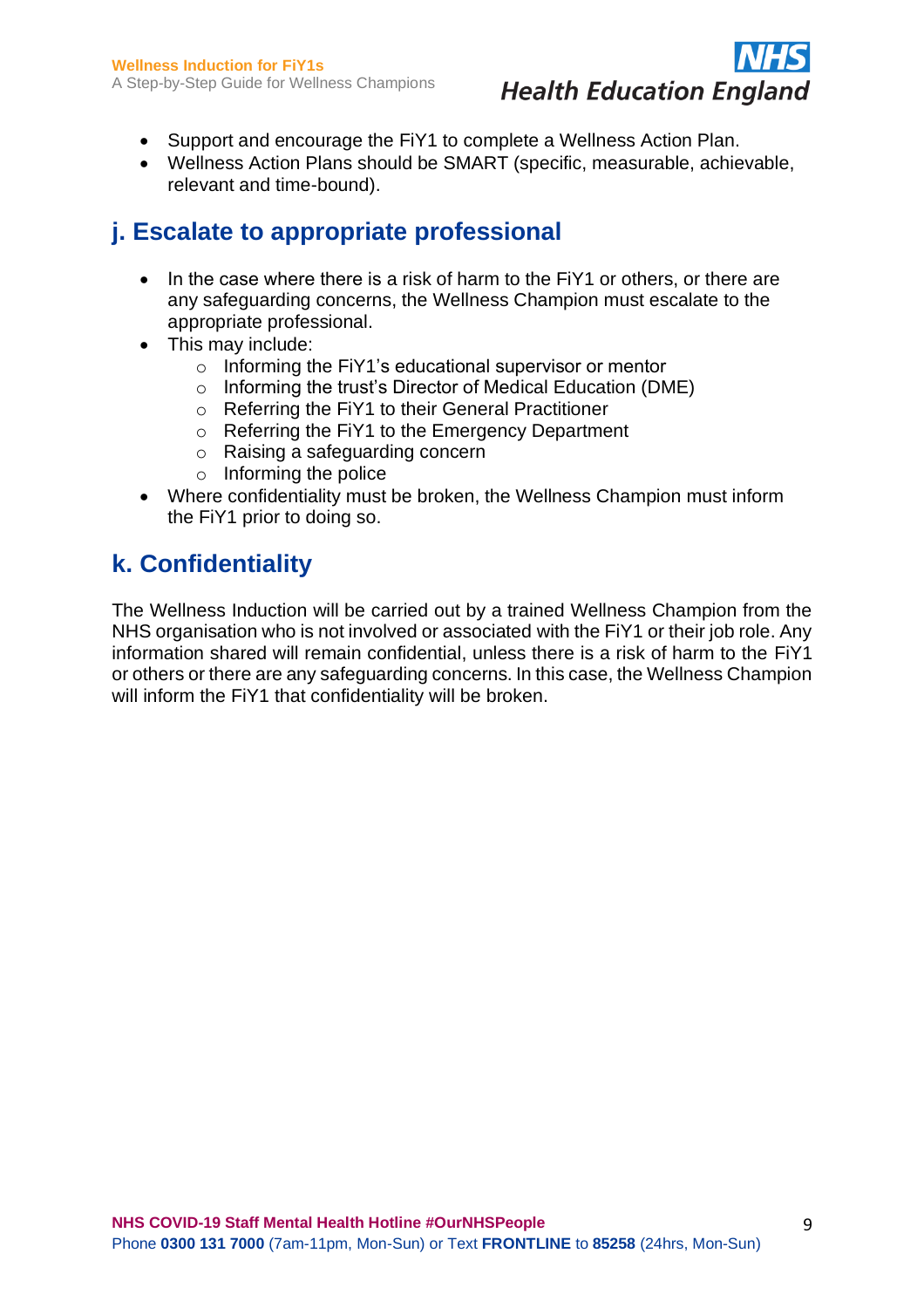# **Health Education England**

## **l. Wellness Induction Flow Chart**



10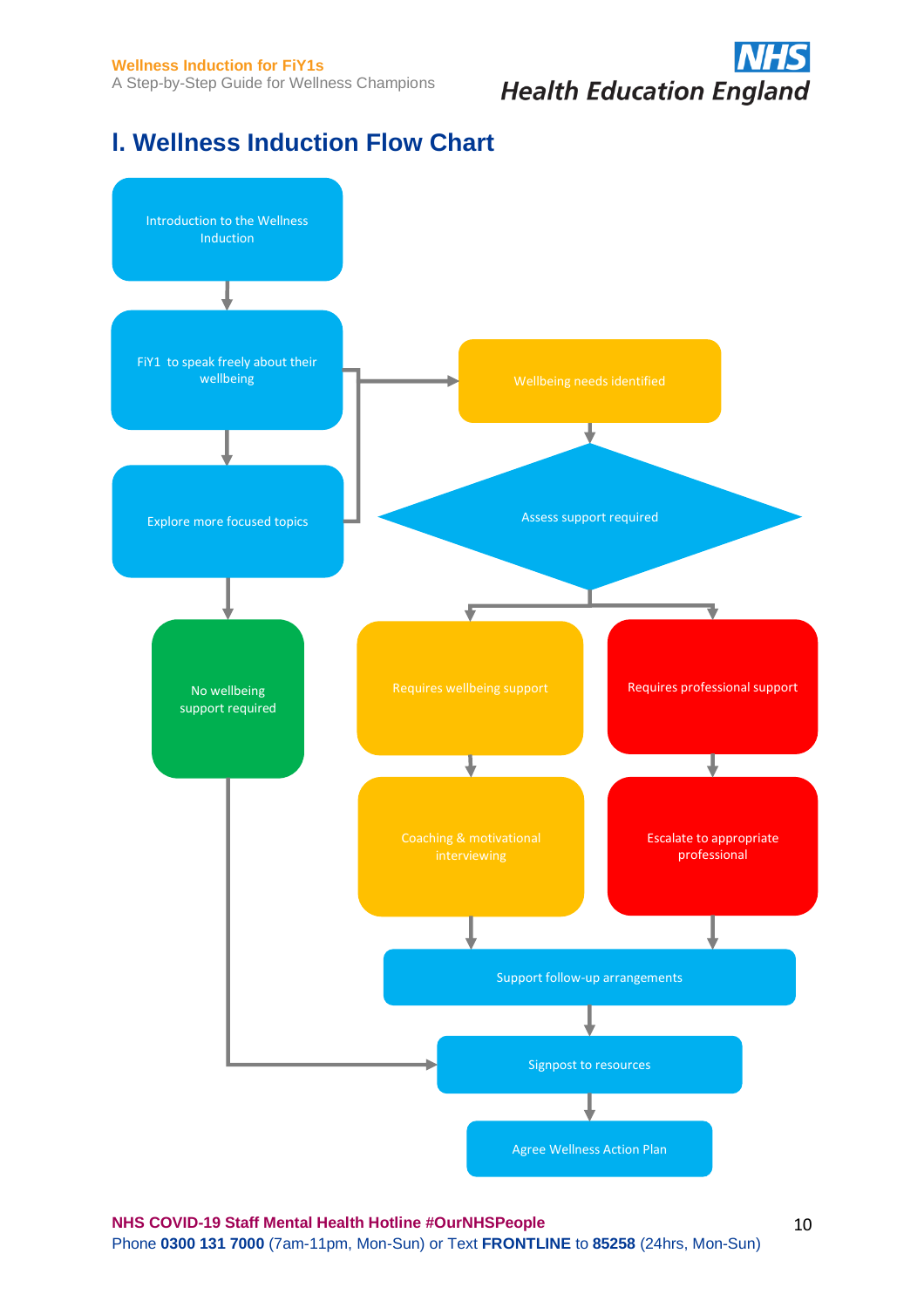

# **6. Where can I signpost?**

Health Education England has collated a list of national resources which you may signpost FiY1s to, please see *9. National Resources*.

Resources include free and paid services relating to:

- a. COVID-19 Staff Wellbeing & Career Wellbeing
	- o COVID-19 NHS Staff Wellbeing
	- o COVID-19 Ethical Guidance
	- o Career Support
- b. Physical Wellbeing and Healthy Lifestyle
	- o Physical Activity
	- o Sleep & Recovery
	- o Smoking Cessation
	- o Alcohol
	- o Healthy Eating & Healthy Weight
	- o Managing Long Term Conditions
- c. Mental Wellbeing
	- o Managing Stress, Anxiety, Depression & Panic
	- o Managing Self-Harm & Suicidal Thoughts
	- o Bereavement
- d. Social Wellbeing
- e. Community Wellbeing
- f. Financial Wellbeing
	- o NHS Staff Discounts
	- o COVID-19 NHS Staff Benefits

Your NHS organisation will also supply you with a list of local and regional resources.

# **7. What if I'm worried about an FiY1?**

If you have significant concerns about an FiY1's wellbeing, and there is a risk of harm to themselves or others, or there are any safeguarding concerns, you must escalate your concern to the appropriate professional. Where confidentiality must be broken, you must inform the FiY1 prior to doing so.

Significant concerns will only manifest in a small minority of cases. As a Wellness Champion, your role is not to provide ongoing support to FiY1s, either formally or informally, nor should you provide any medical advice or counselling. Where an FiY1 is identified as experiencing wellbeing difficulties, the Wellness Champion should encourage the FiY1 to arrange follow-up with an appropriate wellbeing or professional service.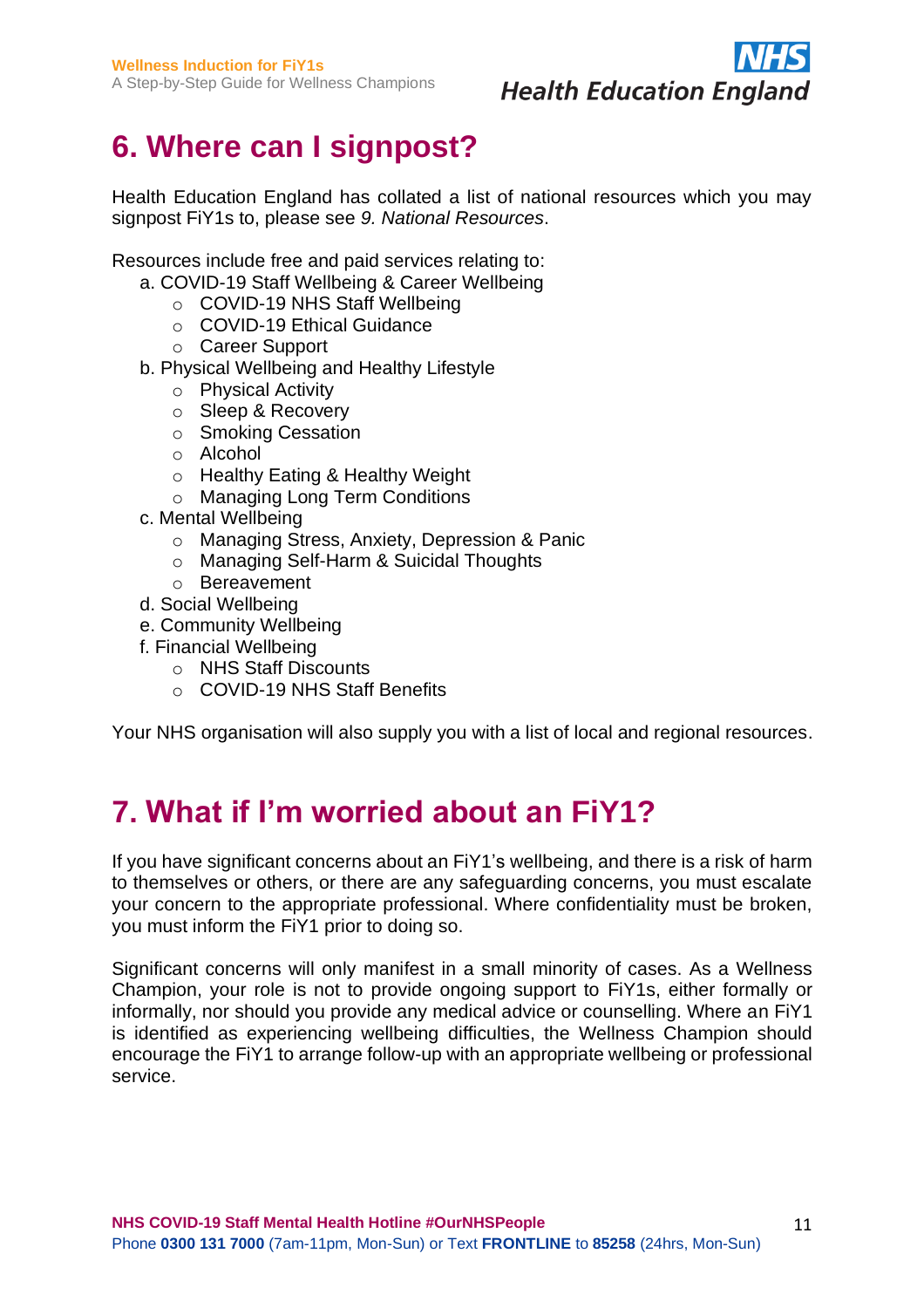

# **8. Is there any more support for me?**

### **Training and Training Resources**

- Wellness Induction training will be available to view online.
- Further training resources and contact details for support will be provided locally.
- Please get in touch with your local Wellbeing Lead for more details.

### **Governance Structure**

- In each NHS organisation and across the regions, there will be a community of Wellness Champions.
- The Wellness Champion roles will be overseen by local Wellbeing Leads.
- Wellbeing Leads will report to the Wellbeing Guardian appointed at each NHS organisation who sits on board.

#### **Feedback and Quality Assurance**

- Wellness Inductions will be monitored to ensure they are being offered to all FiY1s.
- Locally, NHS organisations will arrange feedback protocols for FiY1s and Wellness Champions to ensure the Wellness Induction are of quality standard.
- Wellbeing Champions are also able to raise quality concerns to their local Wellbeing Lead or Wellbeing Guardian.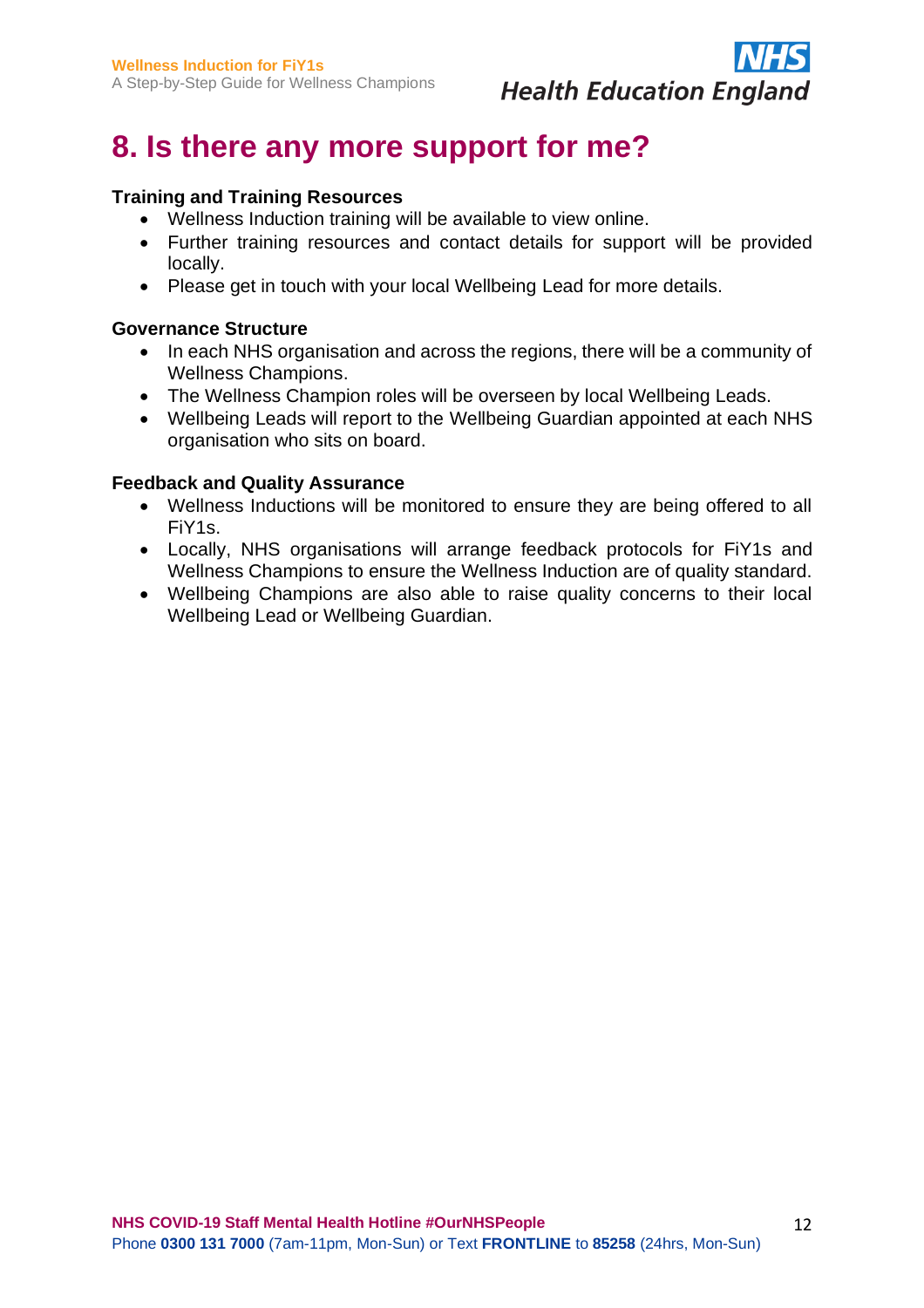

# **9. National Resources**

The following list of national services and resources have been collated, but not endorsed, by Health Education England. This list is accurate at the time of publication. Future iterations of the list will be updated at provider level. Please note that this list is not exhaustive, and services may vary from region to region.

## **a. COVID-19 Staff Wellbeing & Career Wellbeing**

| <b>Resource</b>                                                                      | <b>Format</b> | <b>Cost</b>                                                        | <b>Description</b>                                                                                 | Organisation                                             |
|--------------------------------------------------------------------------------------|---------------|--------------------------------------------------------------------|----------------------------------------------------------------------------------------------------|----------------------------------------------------------|
|                                                                                      |               | <b>COVID-19 Staff Wellbeing</b>                                    |                                                                                                    |                                                          |
| AoMRC:<br>$COVID-19-$<br>Mental health &<br>wellbeing for<br><b>HCPs</b>             | Website       | Free                                                               | Self-care tips and<br>resources for the<br>COVID-19 outbreak                                       | Academy of<br><b>Medical Royal</b><br>Colleges           |
| <b>BMA:</b><br>Wellbeing<br><b>Support</b><br><b>Services</b>                        | Website       | Free                                                               | Confidential 24/7<br>counselling and peer<br>support services for<br>doctors & medical<br>students | <b>British Medical</b><br>Association                    |
| <b>CDC</b><br>Emergency<br>Responders:<br><b>Tips for taking</b><br>care of yourself | Website       | Free                                                               | Tips to support<br>emergency<br>responders during<br>COVID-19                                      | Centres for<br><b>Disease</b><br>Control &<br>Prevention |
| Doc Health                                                                           | Website       | £65-95<br>per<br>session<br>(financial<br>assistance<br>available) | Confidential<br>psychotherapeutic<br>consultation service<br>for all doctors                       | Doc Health<br>(supported by<br>BMA)                      |
| <b>HEE/NHSI:</b><br><b>MindEd Covid-</b><br><b>19 Resilience</b><br><b>Hub</b>       | Website       | Free                                                               | Advice & tips from<br>international experts<br>to support frontline<br>staff wellbeing             | Health<br>Education<br>England/NHS<br>Improvement        |
| <b>Intensive Care</b><br>Society:<br>Wellbeing<br><b>Resource</b><br>Library         | Website       | Free                                                               | Resource pack for<br>maintaining<br>psychological<br>wellbeing at work<br>during COVID-19          | <b>Intensive Care</b><br>Society                         |
| <b>National Health</b><br><b>Supporters</b>                                          | Website       | Free                                                               | National network of<br>students assisting<br>NHS staff with their<br>needs                         | <b>National Health</b><br><b>Supporters</b>              |
| <b>NHS</b><br>Employers:                                                             | Website       | Free                                                               | COVID-19 Health,<br>safety & wellbeing                                                             | <b>NHS</b><br><b>Employers</b>                           |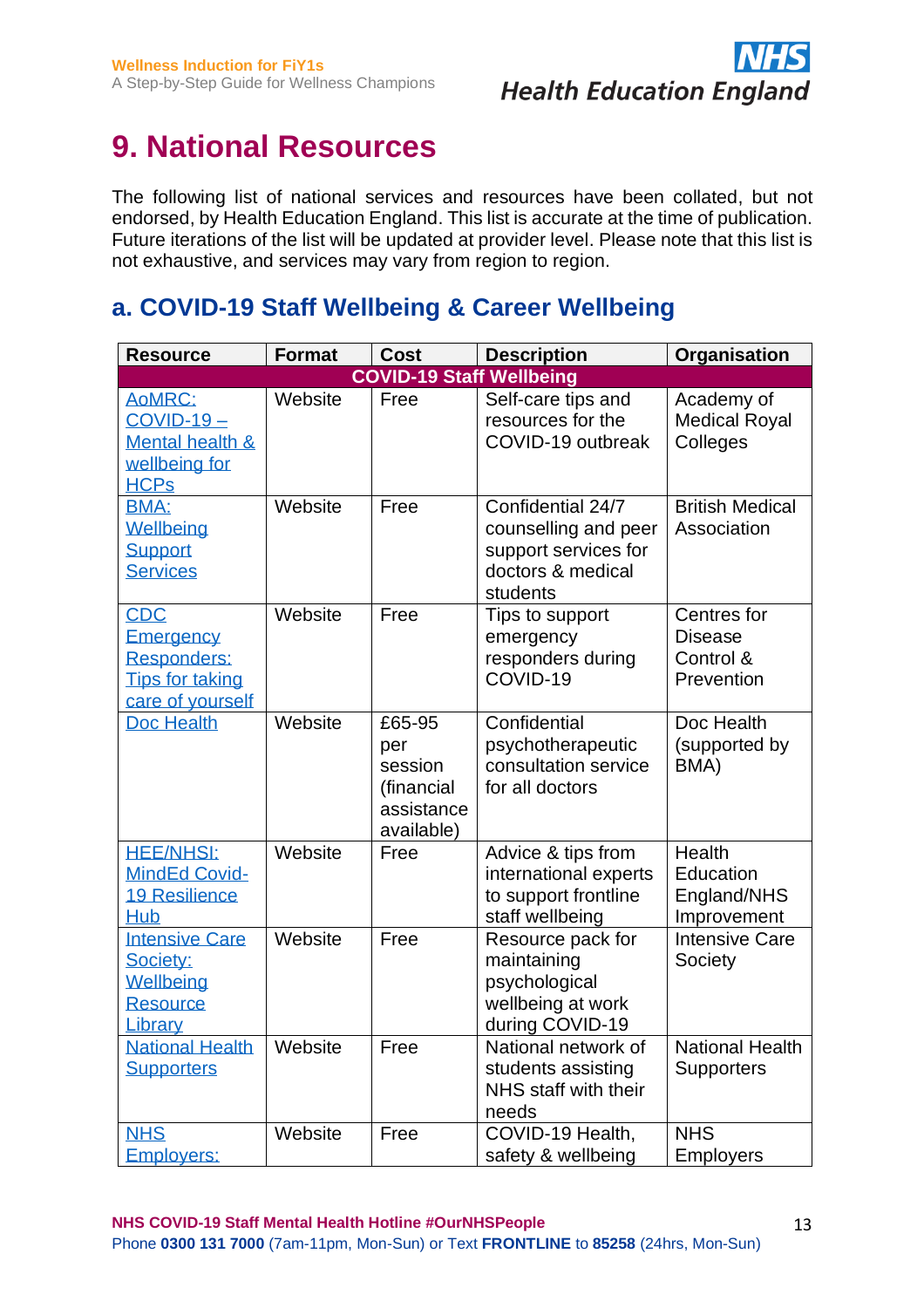

| Health, safety          |            |                       | quidance for the                 |                        |
|-------------------------|------------|-----------------------|----------------------------------|------------------------|
| and wellbeing           |            |                       | <b>NHS</b> workforce             |                        |
| Practitioner            | Website    | Free                  | Information,                     | <b>NHS</b>             |
| Health: Covid-          |            |                       | resources and                    | <b>Practitioners</b>   |
| <b>19 Workforce</b>     |            |                       | signposting for                  | Health                 |
| Wellbeing               |            |                       | support                          | Programme              |
| <b>RCN</b>              | Website    | Free                  | Information                      | <b>Royal College</b>   |
| <b>Wellbeing, Self-</b> |            |                       | resources about                  | of Nursing             |
| Care &                  |            |                       | wellbeing, self-care             |                        |
| <b>Resilience</b>       |            |                       | and resilience                   |                        |
| WHO:                    | <b>PDF</b> | Free                  | Internationally                  | <b>World Health</b>    |
| Psychological           |            |                       | recognised                       | Organization           |
| <b>First Aid</b>        |            |                       | framework for                    |                        |
|                         |            |                       | supporting others in             |                        |
|                         |            |                       | crisis                           |                        |
|                         |            |                       | <b>COVID-19 Ethical Guidance</b> |                        |
| <b>BMA COVID-</b>       | Website    | Free                  | Ethical guidance for             | <b>British Medical</b> |
| 19: Ethical             |            |                       | doctors during                   | Association            |
| <b>Issues</b>           |            |                       | COVID-19                         |                        |
| GMC:                    | Website    | Free                  | <b>Ethical framework</b>         | General                |
| Coronavirus             |            |                       | and FAQs for                     | Medical                |
| <b>FAQs</b>             |            |                       | decision making                  | Council                |
| <b>RCGP: Ethical</b>    | Website    | Free                  | <b>Ethical framework</b>         | <b>Royal College</b>   |
| Guidance on             |            |                       | and FAQs for                     | of General             |
| COVID-19 and            |            |                       | managing COVID-                  | <b>Practitioners</b>   |
| <b>Primary Care</b>     |            |                       | 19 in primary care               |                        |
| <b>RCGP:</b>            | <b>PDF</b> | Free                  | Guidance on                      | <b>Royal College</b>   |
| Workload                |            |                       | workload                         | of General             |
| <b>Prioritisation</b>   |            |                       | prioritisation during            | <b>Practitioners</b>   |
|                         |            |                       | COVID-19                         |                        |
| <b>RCP: Ethical</b>     | Website    | Free                  | Ethical guidance for             | <b>Royal College</b>   |
| <b>Guidance for</b>     |            |                       | frontline staff dealing          | of Physicians          |
| <b>Frontline Staff</b>  |            |                       | with COVID-19                    |                        |
| <b>RPS: Ethical</b>     | Website    | Free                  | Guidance on ethical              | Royal                  |
| Decision-               |            |                       | decision making                  | Pharmaceutical         |
| <b>Making</b>           |            |                       | during Covid-19                  | Society                |
|                         |            | <b>Career Support</b> |                                  |                        |
| e-Learning for          | Website    | Free                  | <b>HEE</b> online learning       | Health                 |
| <b>Health</b>           |            |                       | hub.                             | Education              |
|                         |            |                       |                                  |                        |
|                         |            |                       | <b>Professional careers</b>      | England                |
| Professional            | Appointm   | Free                  |                                  | Health                 |
| <b>Support Unit</b>     | ent        |                       | support & resources              | Education              |
|                         |            |                       | for clinicians                   | England                |
| <b>RCPsych:</b>         | Website    | Free                  | Online e-module for              | <b>Royal College</b>   |
| <b>Managing</b>         |            |                       | clinical staff                   | of Psychiatrists       |
| <b>Stress &amp;</b>     |            |                       | managing stress                  |                        |
| <b>Burnout</b>          |            |                       | and burnout                      |                        |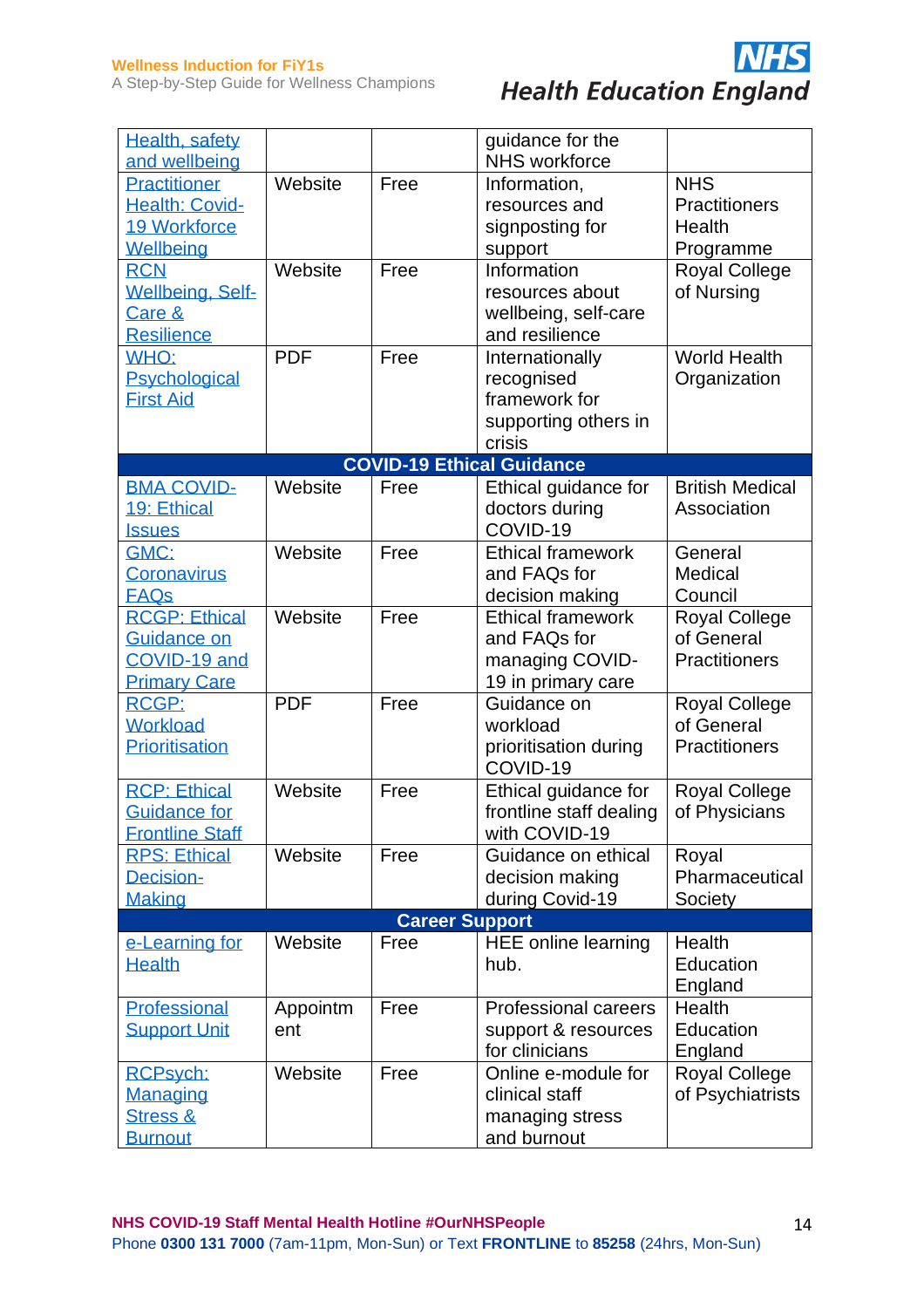

## **b. Physical Wellbeing & Healthy Lifestyle**

| <b>Resource</b>                           | <b>Format</b>   | <b>Cost</b>                                                      | <b>Description</b>                                                 | Organisation                    |
|-------------------------------------------|-----------------|------------------------------------------------------------------|--------------------------------------------------------------------|---------------------------------|
|                                           |                 |                                                                  | <b>Physical Wellbeing &amp; Healthy Lifestyle</b>                  |                                 |
| <b>Live Well</b>                          | Website         | Free                                                             | Advice, tips &<br>tools to support<br>health & wellbeing           | <b>NHS</b>                      |
| Occupational<br><b>Health</b>             | Appointment     | Free                                                             | Local trust support<br>for occupation<br>health needs              | <b>NHS</b>                      |
| <b>One You</b>                            | Website,<br>App | Free                                                             | Supports better<br>health choices                                  | <b>NHS</b>                      |
|                                           |                 | <b>Physical Activity</b>                                         |                                                                    |                                 |
| Couch to 5K                               | App             | Free                                                             | 9 week running<br>programme                                        | <b>Public Health</b><br>England |
| DownDog                                   | App             | Free for<br><b>NHS</b> staff<br>until 1 <sub>st</sub> Jul<br>20  | Online yoga, HITT<br>& Barre classes                               | Down Dog                        |
| <b>Eiit</b>                               | Website         | Free 3<br>month<br>membership<br>for NHS<br>staff                | Online exercise<br>programmes<br>including pilates,<br>yoga & HITT | Fiit                            |
| <b>iPrescribe</b><br><b>Exercise</b>      | App             | Free                                                             | Personalised 12<br>week exercise<br>programme                      | <b>NHS</b>                      |
| <b>Movement for</b><br><b>Modern Life</b> | Website         | Free 10<br>week<br>membership<br>for NHS<br>staff                | Online yoga,<br>meditation &<br>mindfulness<br>classes             | Movement for<br>Modern Life     |
| <b>Nike Training</b><br>Club              | App             | Free                                                             | Free exercise<br>programmes                                        | <b>Nike</b>                     |
|                                           |                 | <b>Healthy Eating &amp; Healthy Weight</b>                       |                                                                    |                                 |
| Change4Life<br><b>Smart Recipes</b>       | App             | Free                                                             | Healthy recipes for<br>the whole family                            | <b>Public Health</b><br>England |
| <b>Easy Meals</b>                         | App             | Free                                                             | Easy, healthy<br>meal ideas                                        | <b>Public Health</b><br>England |
|                                           |                 | <b>Sleep &amp; Recovery</b>                                      |                                                                    |                                 |
| <b>Sleepio</b>                            | App             | Free for<br><b>NHS</b> staff<br>until 31 <sub>st</sub><br>Dec 20 | Online sleep<br>improvement<br>programme                           | NHS/Big<br>Health               |
|                                           |                 | <b>Smoking Cessation</b>                                         |                                                                    |                                 |
| <b>SmokeFree</b>                          | App             | Free                                                             | 4 week<br>programme for                                            | <b>Public Health</b><br>England |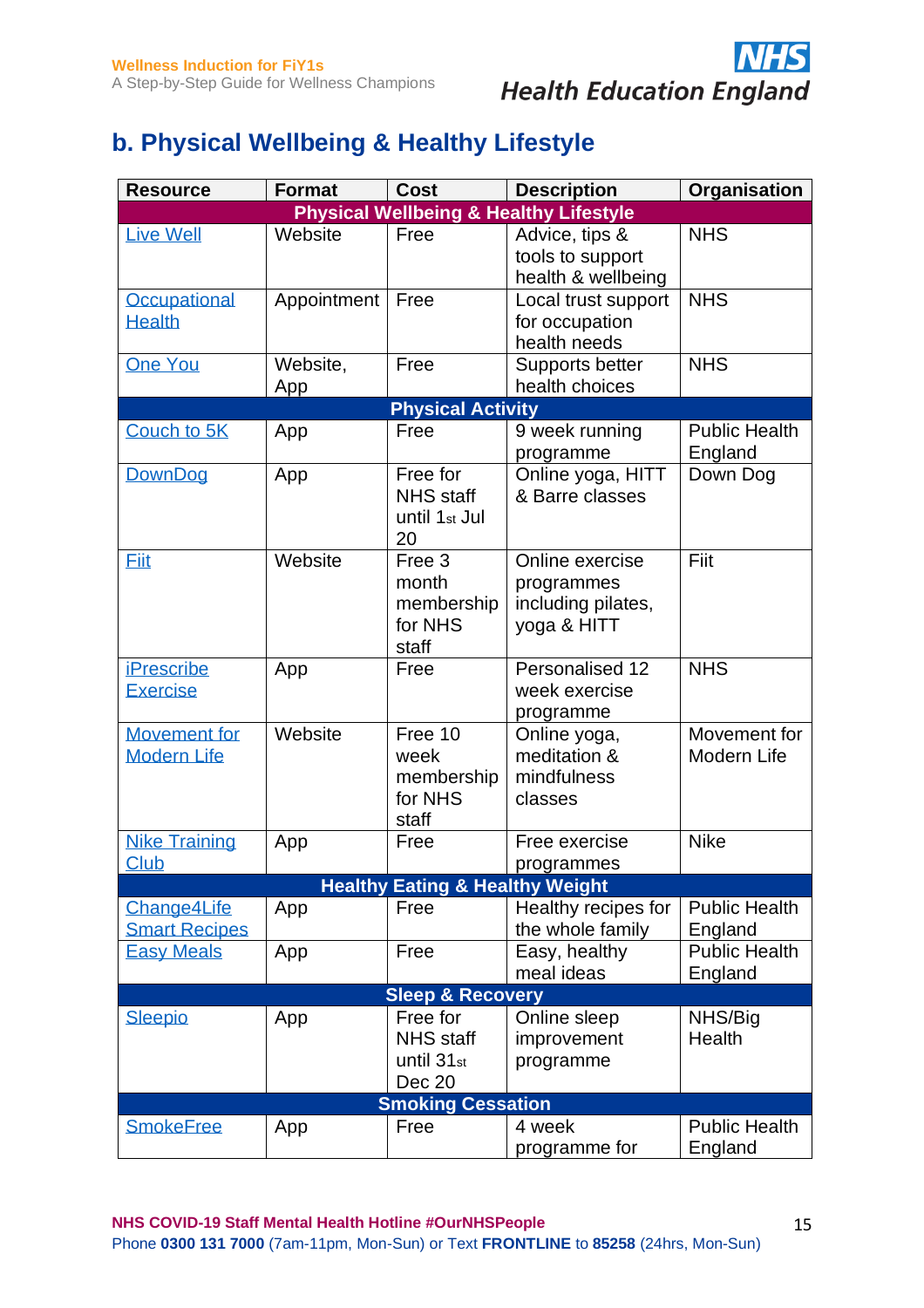#### **Wellness Induction for FiY1s**

A Step-by-Step Guide for Wellness Champions



|                                   |         |                                      | those wanting to                                         |                   |
|-----------------------------------|---------|--------------------------------------|----------------------------------------------------------|-------------------|
|                                   |         | <b>Alcohol</b>                       | stop smoking                                             |                   |
| <b>Drinkaware</b>                 | Website | Free                                 | Charity working to<br>reduce alcohol<br>misuse in the UK | <b>Drinkaware</b> |
| <b>Drink Free</b><br>Days         | App     | Free                                 | Supports tracking<br>and cutting down<br>alcohol         | PHE               |
|                                   |         | <b>Managing Long Term Conditions</b> |                                                          |                   |
| <b>HealthUnlocked</b>             | App     | Free                                 | Connect with<br>people with similar<br>health conditions | <b>NHS</b>        |
| <b>My Health</b><br><b>Fabric</b> | App     | Free (with<br>in-app<br>purchases)   | Self-help plan for<br>long term<br>conditions            | <b>NHS</b>        |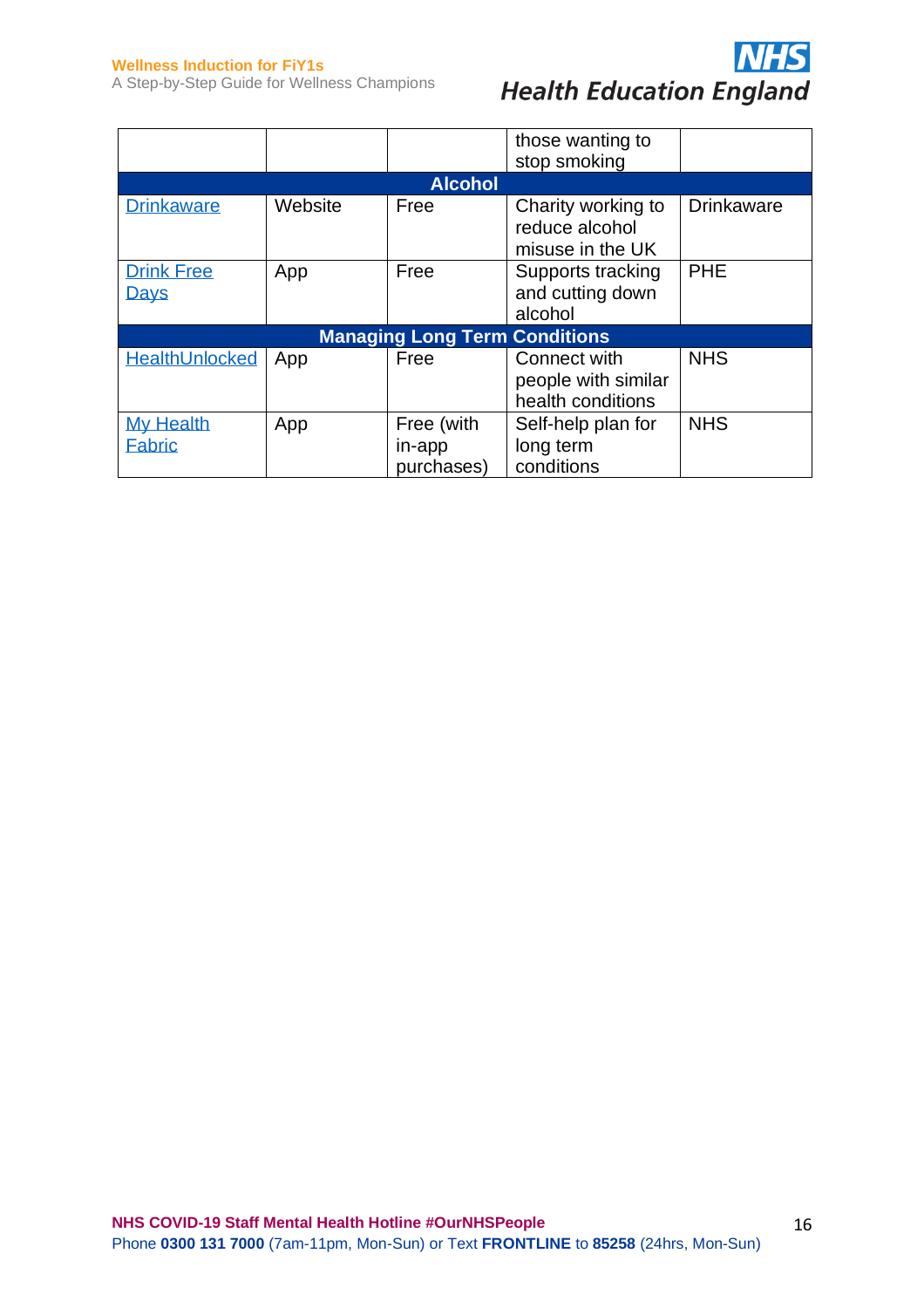

## **c. Mental Wellbeing**

| <b>Resource</b>                                                             | <b>Format</b>                      | <b>Cost</b>                                                      | <b>Description</b>                                                                                       | Organisation                              |
|-----------------------------------------------------------------------------|------------------------------------|------------------------------------------------------------------|----------------------------------------------------------------------------------------------------------|-------------------------------------------|
|                                                                             |                                    | <b>Mental Wellbeing</b>                                          |                                                                                                          |                                           |
| <b>Headspace</b>                                                            | App                                | Free for<br><b>NHS</b> staff<br>until 31 <sub>st</sub><br>Dec 20 | Mediation session to<br>support stress,<br>anxiety & sleep                                               | Headspace                                 |
| Improving<br><b>Access to</b><br>Psychological<br><b>Services</b><br>(IAPT) | Appointment                        | Free                                                             | NHS psychological<br>services                                                                            | <b>NHS</b>                                |
| <b>Practitioners</b><br><b>Health</b><br>Programme                          | Appointment,<br>Helpline           | Free                                                             | Confidential, self-<br>referral service for<br>doctors & dentists                                        | <b>NHS</b>                                |
| <b>Unmind</b>                                                               | Website                            | Free for<br><b>NHS</b> staff<br>until 31 <sub>st</sub><br>Dec 20 | Workplace mental<br>health platform                                                                      | Unmind                                    |
|                                                                             | <b>Managing Stress, Anxiety,</b>   |                                                                  | <b>Depression &amp; Panic</b>                                                                            |                                           |
| <b>Big White Wall</b>                                                       | App                                | Free                                                             | 24h therapist support<br>for stress & anxiety                                                            | <b>NHS</b>                                |
| Daylight                                                                    | App                                | Free for<br><b>NHS</b> staff<br>until 31 <sub>st</sub><br>Dec 20 | Supporting worry and<br>anxiety, using CBT                                                               | <b>Big Health</b>                         |
| <b>SilverCloud</b>                                                          | Website,<br>App                    | Free                                                             | 8 week course to<br>manage stress,<br>anxiety & depression                                               | <b>NHS</b>                                |
|                                                                             |                                    |                                                                  | <b>Managing Self-Harm &amp; Suicidal Thoughts</b>                                                        |                                           |
| <b>Calm Harm</b>                                                            | App                                | Free                                                             | Helps manage<br>emotions & urge to<br>self-harm                                                          | <b>NHS</b>                                |
| <b>NHS COVID-</b><br>19 Staff<br><b>Mental Health</b><br><b>Hotline</b>     | Text 24/7,<br>Helpline<br>7am-11pm | Free                                                             | <b>Text FRONTLINE to</b><br>85258, Telephone<br>0300 131 7000                                            | <b>NHS</b>                                |
| <b>Samaritans</b>                                                           | Website,<br>Helpline               | Free                                                             | Listening service for<br>those struggling with<br>mental health, or<br>thoughts of self-<br>harm/suicide | <b>Samaritans</b>                         |
|                                                                             |                                    | <b>Bereavement</b>                                               |                                                                                                          |                                           |
| <b>National</b><br><b>Bereavement</b><br><b>Service</b>                     | Website                            | Free                                                             | Practical<br>bereavement support                                                                         | National<br><b>Bereavement</b><br>Service |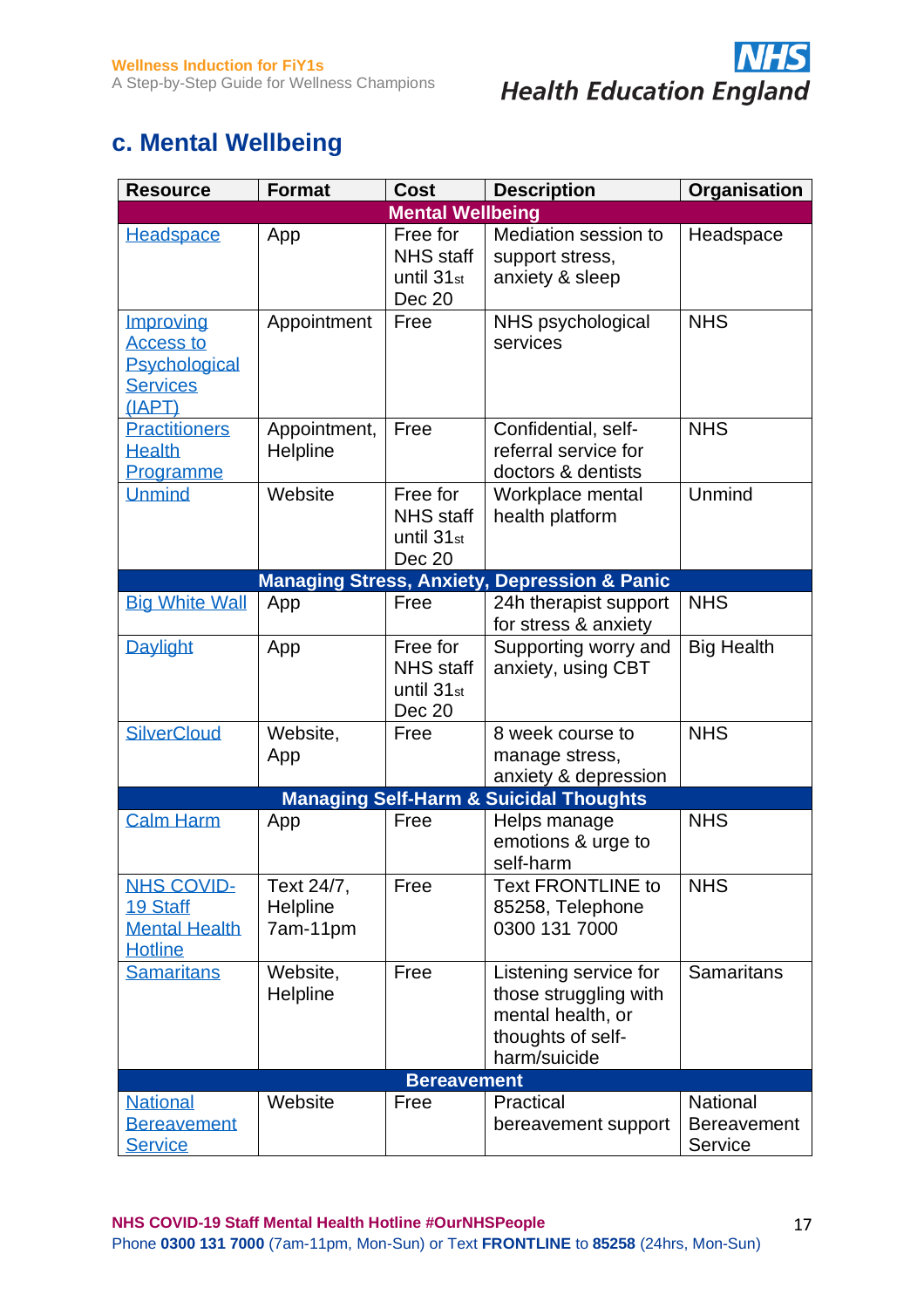

## **d. Social Wellbeing**

| <b>Resource</b>         | <b>Format</b> | <b>Cost</b> | <b>Description</b>   | Organisation       |  |  |  |
|-------------------------|---------------|-------------|----------------------|--------------------|--|--|--|
| <b>Social Wellbeing</b> |               |             |                      |                    |  |  |  |
| Google                  | Website,      | Free        | Video & phone        | Google             |  |  |  |
| <b>Hangouts</b>         | App           |             | messaging service    |                    |  |  |  |
| Houseparty              | Website,      | Free        | Video chat and       | <b>Epic Games</b>  |  |  |  |
|                         | App           |             | games with friends & |                    |  |  |  |
|                         |               |             | family               |                    |  |  |  |
| <b>Netflix Party</b>    | Website       | Free        | Host long distance   | <b>Netflix</b>     |  |  |  |
|                         | (Chrome       |             | movie & TV nights    |                    |  |  |  |
|                         | extension)    |             |                      |                    |  |  |  |
| <b>NCT online</b>       | Website       | Pay £12-    | Antenatal and        | <b>NCT Charity</b> |  |  |  |
|                         |               | 19/hr       | postnatal classes.   |                    |  |  |  |
| Zoom                    | Website,      | Free        | Video & audio        | Zoom               |  |  |  |
|                         | App           |             | conferencing         |                    |  |  |  |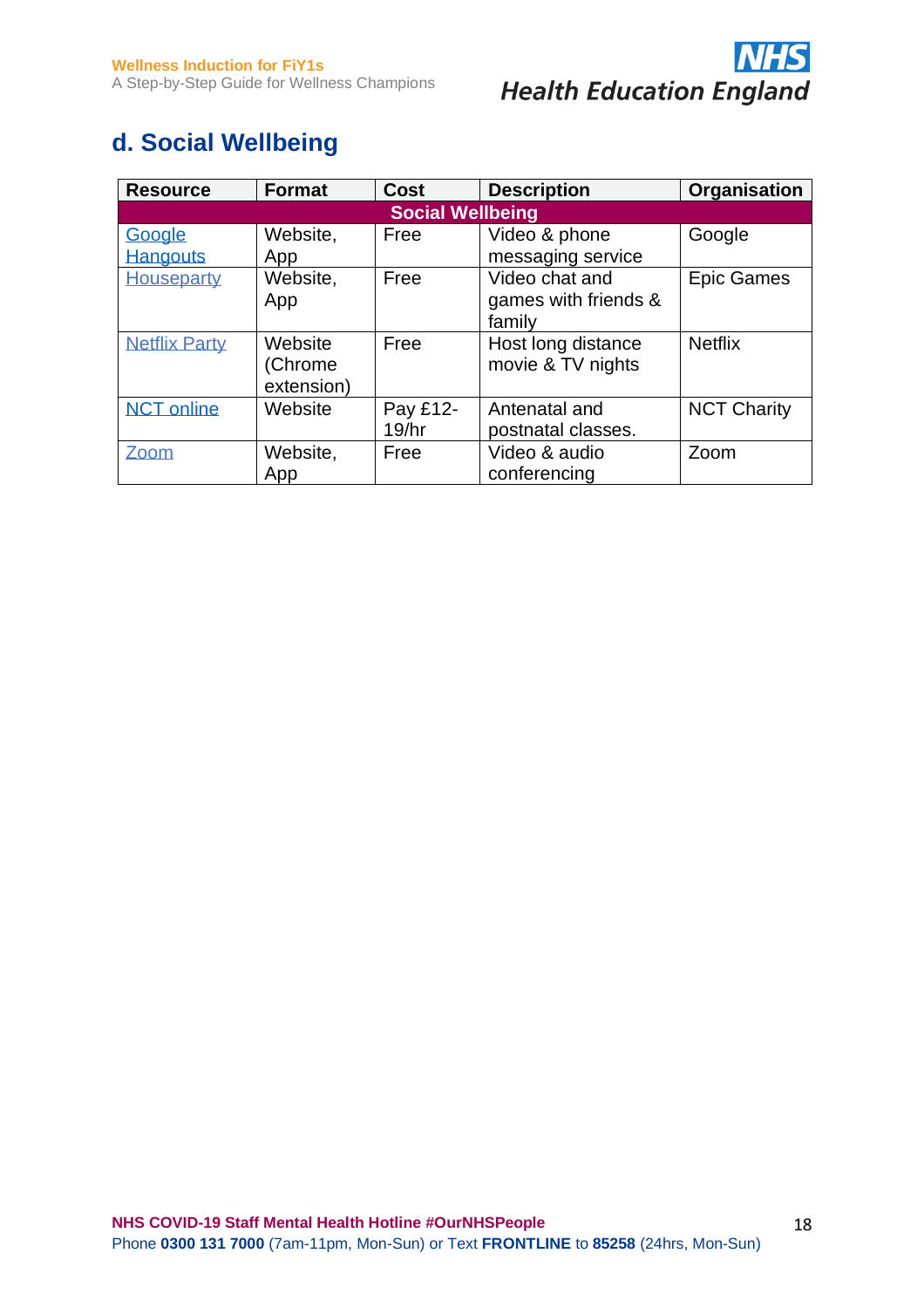

## **e. Community Wellbeing**

| <b>Resource</b>                                      | <b>Format</b>              | <b>Cost</b>  | <b>Description</b>                                                                                                    | Organisation                                  |  |  |  |  |
|------------------------------------------------------|----------------------------|--------------|-----------------------------------------------------------------------------------------------------------------------|-----------------------------------------------|--|--|--|--|
|                                                      | <b>Community Wellbeing</b> |              |                                                                                                                       |                                               |  |  |  |  |
| <b>Give Blood</b>                                    | Website,<br>App            | Free         | Giving blood &<br>platelets to the NHS                                                                                | <b>NHS</b>                                    |  |  |  |  |
| Good<br>Neighbour<br><b>Network</b><br><b>Meetup</b> | Website<br>Website,<br>App | Free<br>Free | Over 120 local<br>groups helping their<br>communities<br>Platform to meet new<br>people & pursue<br>passions together | Good<br>Neighbour<br><b>Network</b><br>WeWork |  |  |  |  |
| <b>Nextdoor</b>                                      | App                        | Free         | Private social<br>networks for your<br>neighbourhood                                                                  | Nextdoor                                      |  |  |  |  |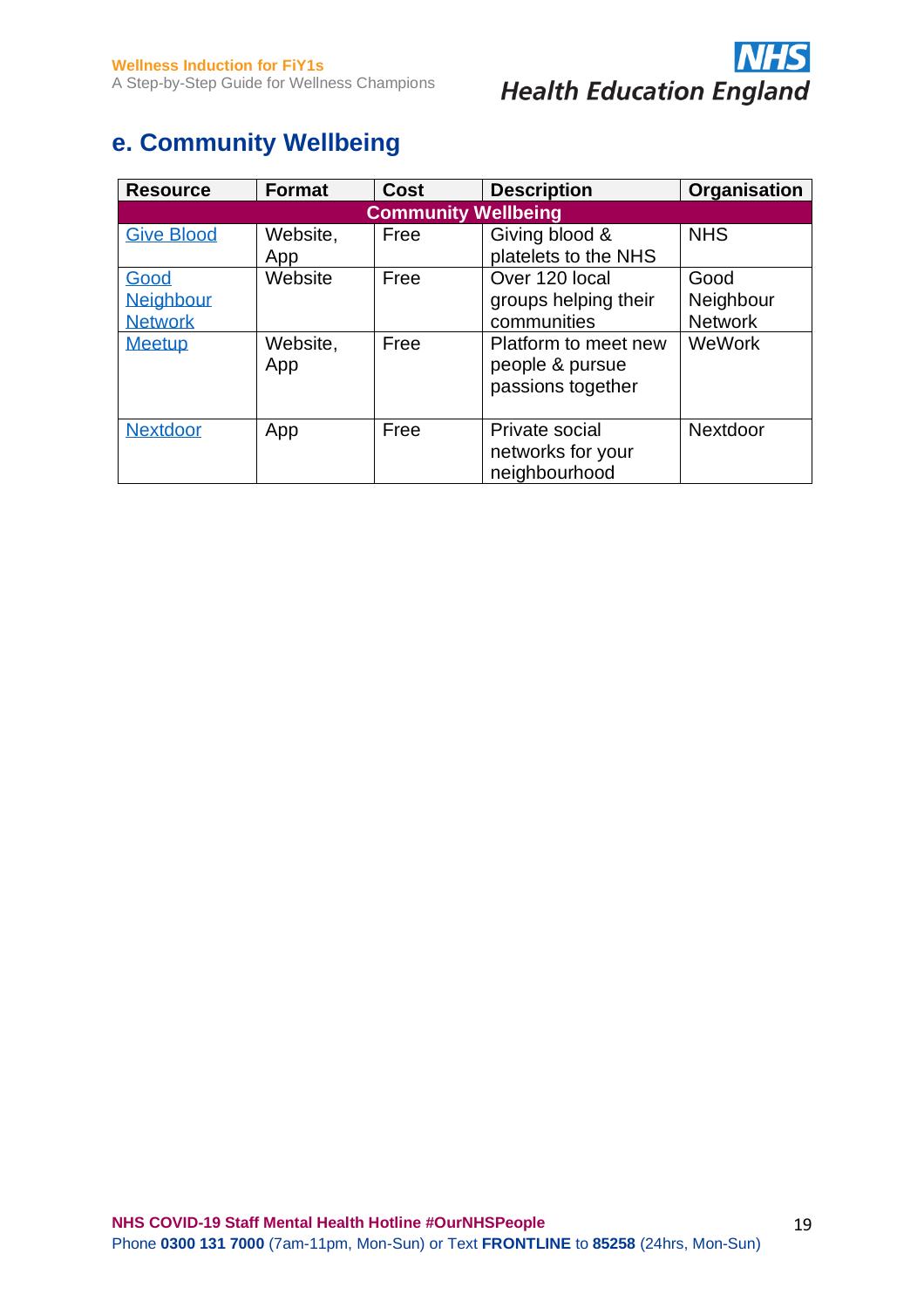

## **f. Financial Wellbeing**

| <b>Resource</b>                           | <b>Format</b>        | Cost                                                 | <b>Description</b>                                                                              | Organisation                            |
|-------------------------------------------|----------------------|------------------------------------------------------|-------------------------------------------------------------------------------------------------|-----------------------------------------|
|                                           |                      | <b>Financial Wellbeing</b>                           |                                                                                                 |                                         |
| <b>Citizens</b><br><b>Advice</b>          | Website              | Free                                                 | Independent,<br>confidential advice<br>for legal & money<br>issues                              | <b>Citizens</b><br>Advice               |
| <b>National</b><br><b>Debtline</b>        | Website              | Free                                                 | Free, confidential,<br>independent debt<br>advice                                               | Government                              |
| <b>Stop Loan</b><br><b>Sharks</b>         | Website,<br>Helpline | Free                                                 | Supporting victims of<br>illegal lending                                                        | Government                              |
|                                           |                      | <b>NHS Staff Discounts</b>                           |                                                                                                 |                                         |
| <b>Blue Light</b><br>Card                 | Website              | Free                                                 | Online & in-store<br>discounts for NHS<br>workers                                               | <b>Blue Light</b><br>Card               |
| <b>Health Service</b><br><b>Discounts</b> | Website              | Free                                                 | Discounts & staff<br>benefits for NHS<br>workers                                                | Health<br>Service<br><b>Discounts</b>   |
| <b>Health Staff</b><br><b>Discounts</b>   | Website              | Free                                                 | Exclusive offers for<br><b>NHS</b> staff                                                        | <b>Health Staff</b><br><b>Discounts</b> |
|                                           |                      |                                                      | <b>COVID-19 NHS Staff Benefits</b>                                                              |                                         |
| The AA                                    | Website              | Free<br>breakdown<br>service for<br><b>NHS</b> staff | Free breakdown<br>service to and from<br>work during COVID-<br>19, for members &<br>non-members | The AA                                  |
| EE.                                       | Website              | Unlimited<br>data until<br>9th Oct 20                | Mobile telephone<br>service                                                                     | EE                                      |
| Gillette                                  | Website              | Free razor                                           | Razor company                                                                                   | Gillette                                |
| <b>Halfords</b>                           | Website              | Free bike<br>servicing<br>for NHS<br>staff           | Motoring and bicycle<br>retailer                                                                | <b>Halfords</b>                         |
| <b>Mindful Chef</b>                       | Website              | 30% off for<br><b>NHS</b> staff                      | Recipe box delivery<br>service                                                                  | <b>Mindful Chef</b>                     |
| <b>NCP Parking</b>                        | Website              | Free for<br>keyworkers                               | Nationwide car parks                                                                            | <b>National Car</b><br>Parks            |
| <b>NHS Homes</b>                          | Website              | Free for<br><b>NHS</b> staff                         | Free accommodation<br>for NHS staff during<br>COVID-19                                          | <b>Parklane City</b><br>Apartments      |
| Uber &<br><b>UberEats</b>                 | Website              | Free for<br><b>NHS</b> staff                         | Free rides and meals<br>to and from work<br>during COVID-19                                     | Uber                                    |